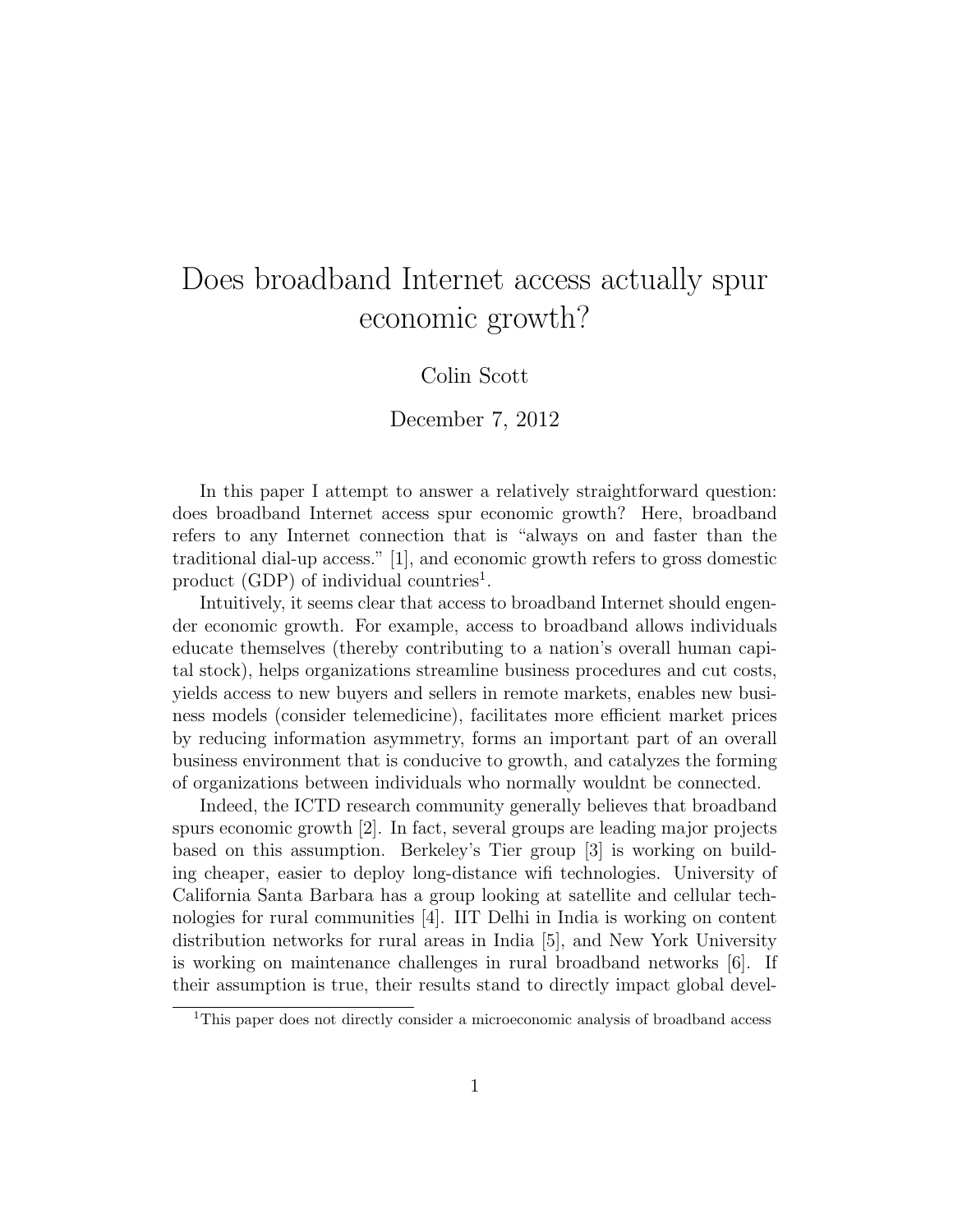opment goals; consider that over 70% of the world, including 30% of the U.S. population, lives without Internet, primarily in rural areas [7].

Likewise, many policy decisions are based around the assumption of broadband's economic value. Several countries already have subsidized broadband deployments in order to encourage economic growth. In 2008, for example, the government of Brazil worked with five wired broadband providers to build a broadband network to connect public schools in over 3,000 municipalities by the end of 2010 [8].

Despite these efforts, there is relatively little empirical data in support of this belief! Previous literature has examined the macroeconomic effect of GDP in OECD (developed) countries [9], as well as individual communities [10] and qualitative benefits for individual firms [11]. But few studies have performed a broad macroeconomic analysis across both developed and developing countries. The only substantial study I know of is a World Bank report from 2009, which found that a 10 percent increase in broadband penetration correlates with a 1.3 percent increase in GDP [12].

One major reason for the sparsity of empirical studies in this area is that broadband is a relatively recent technology; it first started appearing in developed countries in the late 1990's, and has only become pervasive in developing countries in the last few years. The World Bank study itself used data from 2007, when broadband was just beginning to appear in the developing world.

With 5 years of hindsight since the World Bank study, we are in a much better position to evaluate the long-term economic effects of broadband penetration. In this paper I seek to revisit the World Bank's macroeconomic analysis of broadband's effect on GDP, hoping to corroborate their results.

More specifically, in this paper I perform an econometric analysis that is equivalent to the World Bank study, but includes 5 years of additional data dating through 2011. I examine the same random variables, drawn from the same data sources: the International Telecommunication Union World Telecommunication Indicators Database [13] and the World Bank World Development Indicators Online Database [14], covering over 120 developing and developed countries since 1980.

My initial results do indeed corroborate the World Bank's findings. Specifically, my main finding is that a 10% increase in broadband penetration is correlated with a 1.35% increase in GDP for developing countries, and a 1.19% increase for developed countries. This suggests that in general, broadband deployment is a valuable investment for spurring economic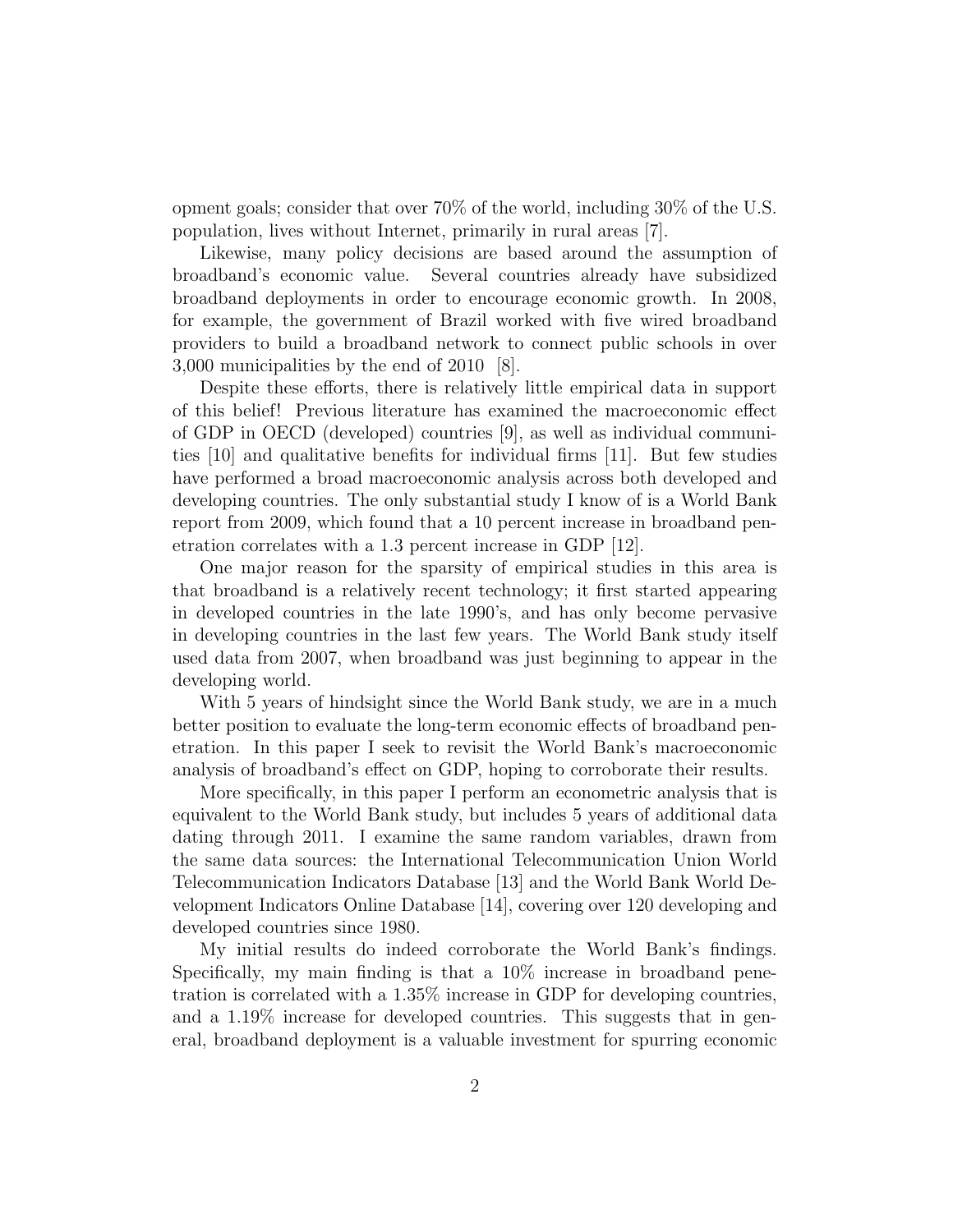growth.

The rest of this paper is organized as follows. In section §1, I review related work and outline sociological reasons for broadband's effect on economic growth. In section §2, I describe the dataset and methodology used. Lastly, in section §3 I present my results, and in §4 I conclude.

# 1 Previous Literature and Sociological Reasons for Broadband's Effect on Economic Growth

There are two main threads in the literature on the economic effects of broadband. First, many papers from both academia and industrial research consider economic benefits for individual firms and communities within OECD (developed) countries. For example, a study by MIT measured qualitative and quantitative differences over time between communities in the United States who adopted early broadband technologies, versus communities who were late to adopt the technology [10]. At least one study, similar in spirit but not in scope to the World Bank study, looked at the macroeconomic effects of broadband penetration across 20 OECD countries [9]. Nonetheless, relatively few studies have examined the effects of broadband on developing economies [15], the main focus of this paper.

A second line of related work examined the extent to which broadband technologies are economically preferable to narrowband technologies such as cell phones or dial-up. For example, one study found that the typical broadband user spends 64% more time on Internet the typical narrowband user [16]. I touch on the macroeconomic differences between broadband and narrowband in §3, but it is not the main purpose of this paper.

Regardless of positioning ourselves against related work, it is helpful to consider the microeconomic and sociological reasons that underlie the belief that broadband spurs macroeconomic growth. Following Quiang et al.[15], I outline four scopes of sociological effects induced by broadband:

Benefits for individuals. As an information technology, broadband has the potential to increase the human capital stock of the countries that deploy it; with high-speed Internet connections, individuals have the opportunity to enhance their knowledge and skills through resources such as online courses, blogs and wikis [17]. Even access to recreational technologies such social networking sites has the potential to grow individuals' social networks and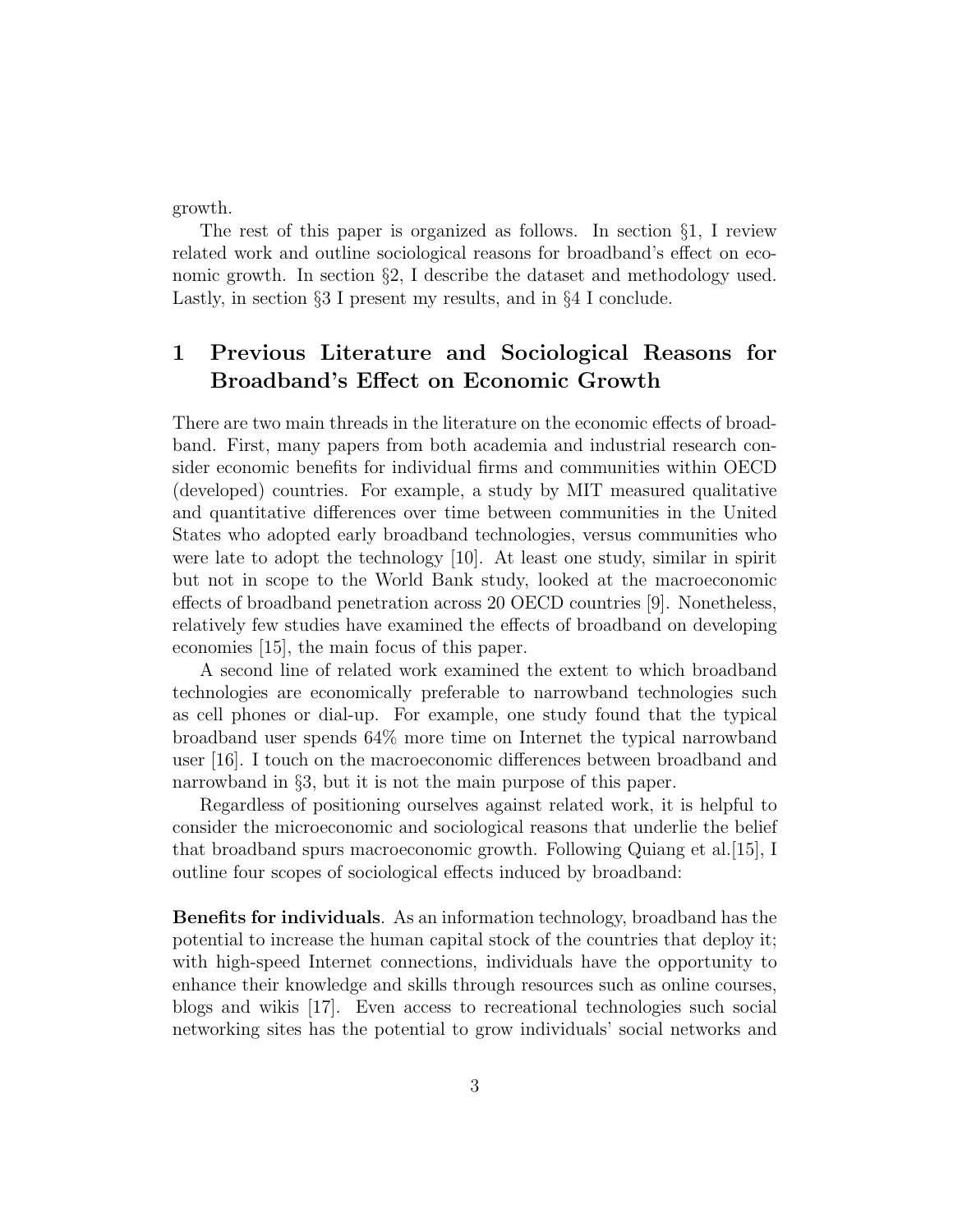expose them to different cultural values. Finally, broadband access has the potential to empower individuals to drive innovations of products based on their own needs, rather than waiting for institutional forces to make the changes for them. For example, high-speed Internet enables participation in community-lead open source projects [18].

Benefits for firms. Broadband Internet access has immediate potential to lower costs and raise productivity for private companies. For example, one paper cites that a collection of U.S. firms were able to save \$155 billion in operating costs as a result deploying broadband [11]. The reasons for reduced costs depend largely on the company's business model. One company in Britain, for example, was able to save 60 million pounds in employee's medical expenses and overall productivity by using broadband to allow employees to work from home and connect remotely to internal computing resources [19].

In more extreme cases, broadband gives companies the potential to completely alter their business models. For example, industries with products that can be distributed entirely through electronic means, such as the advertising, movie, music, or gaming industries, can (and do) change their business strategies when their customers have access to high-speed Internet [20]. Moreover, broadband yields access to foreign markets that companies would otherwise not have been able to reach; one study found that if the number of companies with Internet access within a country increases by 1 percent, there is a corresponding boost of 4.3 percent in exports, and a 3.8 percent boost in exports from companies in low-income counties selling to high-income countries [21].

Benefits for communities. Broadband also plays a role in creating stronger communities at the municipality level. For example, if a community subsidizes residential and commercial broadband deployment, it stands to foster a better environment for businesses to grow in. A study from MIT compared early-adopters of broadband versus late-adopters between 1998 and 2001, and found that communities with broadband experienced higher employment growth rates, more startup businesses, and higher rent prices (a proxy for the perceived value of living in the community) than communities that did not adopt broadband [10]. Broadband also plays a crucial role in reducing information asymmetry (where customers do not have sufficient information to make informed buying decisions), thereby creating a more efficient market for both buyers and sellers. Lastly, broadband helps communities deploy public services that otherwise might be intractable. For example, services such as telemedicine and online education benefit the overall com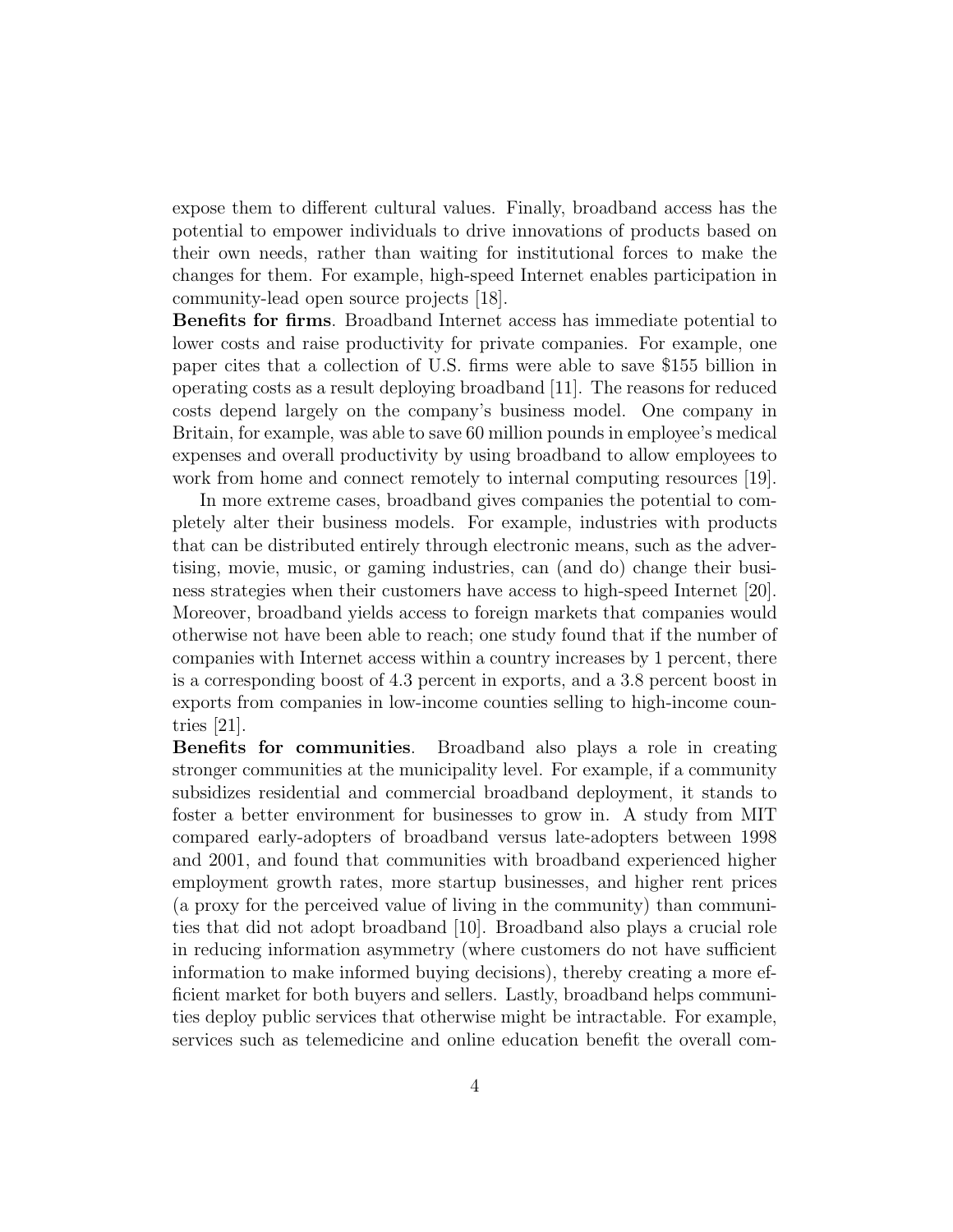munity at a low cost if broadband is pervasive. This is especially relevant for remote communities; consider, for example, the use of telemedicine to reach villages in the Upper Amazon [22], where it would otherwise take three days by canoe to bring a sick or injured person to the nearest doctor.

Benefits for the overall economy. Broadband deployment in theory may carry positive externalities with it that affect the overall economy. Several speculative studies have predicted the macroeconomic effects of broadband on individual countries. One study by a technology company research  $\text{lab}^2$ found in 2003 that increased broadband deployment had the potential to contributed \$500 billion to the United States economy [16].

Besides the microeconomic reasons already described, there are several reasons why broadband deployment might yield macroeconomic benefits. One major reason is that access to the Internet facilitates overall trade with foreign economies in services and globalization [23]. In support of this reasoning, it has been shown that the existence of broadband is an important factor in whether foreign countries decide to place investments in growing markets [24]. Broadband also stands to transforming research and development, the means by which countries make technological progress. One study in this space surveyed the role broadband plays in generating inventions [25]. Another cited that broadband encourages collaboration, access to data, and round-the-clock development [26]. Broadband can also help governments streamline public services, thereby facilitating a more conducive business environment. E-governance and electronic customs processes are examples of such streamlined services [27]

Lastly, broadband technologies arguably have benefits that extend past direct economic effects. For example, some have argued that Internet access has played a role in organizing political revolutions and spreading democracy [28]. This line of inquiry is outside the scope of this paper.

## 2 Data And Methodology

Given the large number of sociological reasons why broadband should impact economic growth in theory, it seems that we should be able to quantitatively measure the actual impact over the decade of broadband's existence. The largest study I know of that performed such an analysis on a large scale, the World Bank study [12], used data from 2007. In this section I describe

<sup>2</sup>With a vested interest?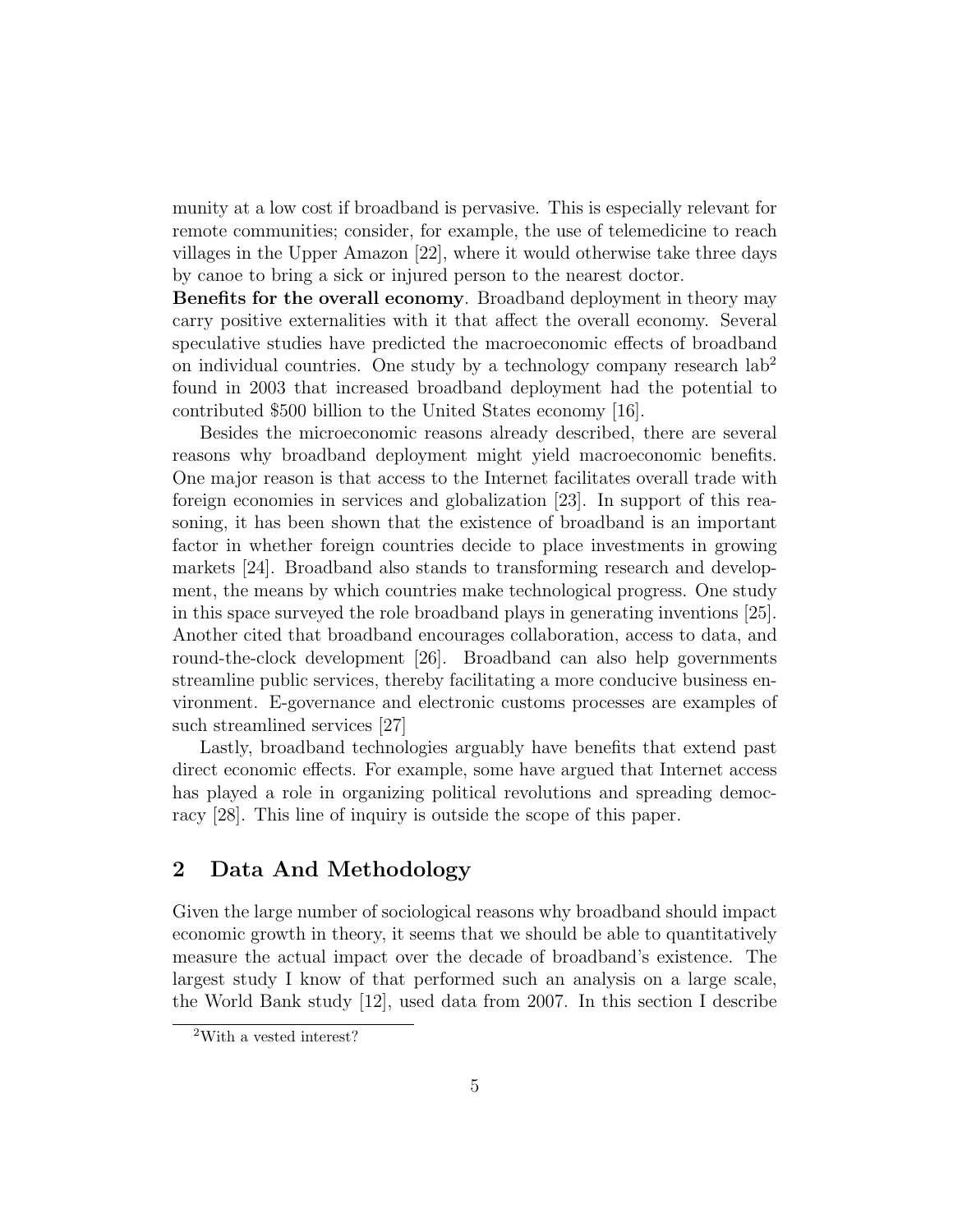the data sources used in that study in detail, cover preprocessing and sanity checks I performed on the data, and describe the methodology I used to corroborate and update the World Bank's result.

#### 2.1 Data Sources

The data from Quiang et al.'s study came from two sources:

- 1. The International Telecommunication Union World Telecommunication Indicators Database [13] provides data on communications technology in over 200 developed and developing regions. The specific metrics used for this study include mobile and cellular telephone subscriptions, overall fraction of the population using the Internet, and broadband penetration numbers, dating from 2001-2011.
- 2. The World Bank World Development Indicators Online Database [14] maintains over 1,500 metrics ranging from GDP to number of acres allocated to forestation across over 200 countries. We rely on this database for GDP, primary school enrollment rates, and investment share from 1980-2011.

The two databases differed in some ways, so I needed to perform preprocessing on the data to make it usable. For example, I enumerated all country names, and converted all names to a canonical format so that the datapoints could be matched up programatically between the two sources. In cases of ambiguity with respect to which specific metrics Quiang et al.used for their original analysis (e.g. raw GDP versus GDP adjusted for PPP), I experimented with the output to ensure that it closely matched Qiang's final results.

I also relied on country classifications from the World Bank [29] to bucket countries into high, low and middle income countries. These metrics were used as dummy variables in the regression analysis, described below.

### 2.2 Methodology

Quiang et al.considered two quantitative methodologies before deciding on one that would be robust given the somewhat sparse World Bank data. Their chosen method used an econometric regression over 6 variables, varying over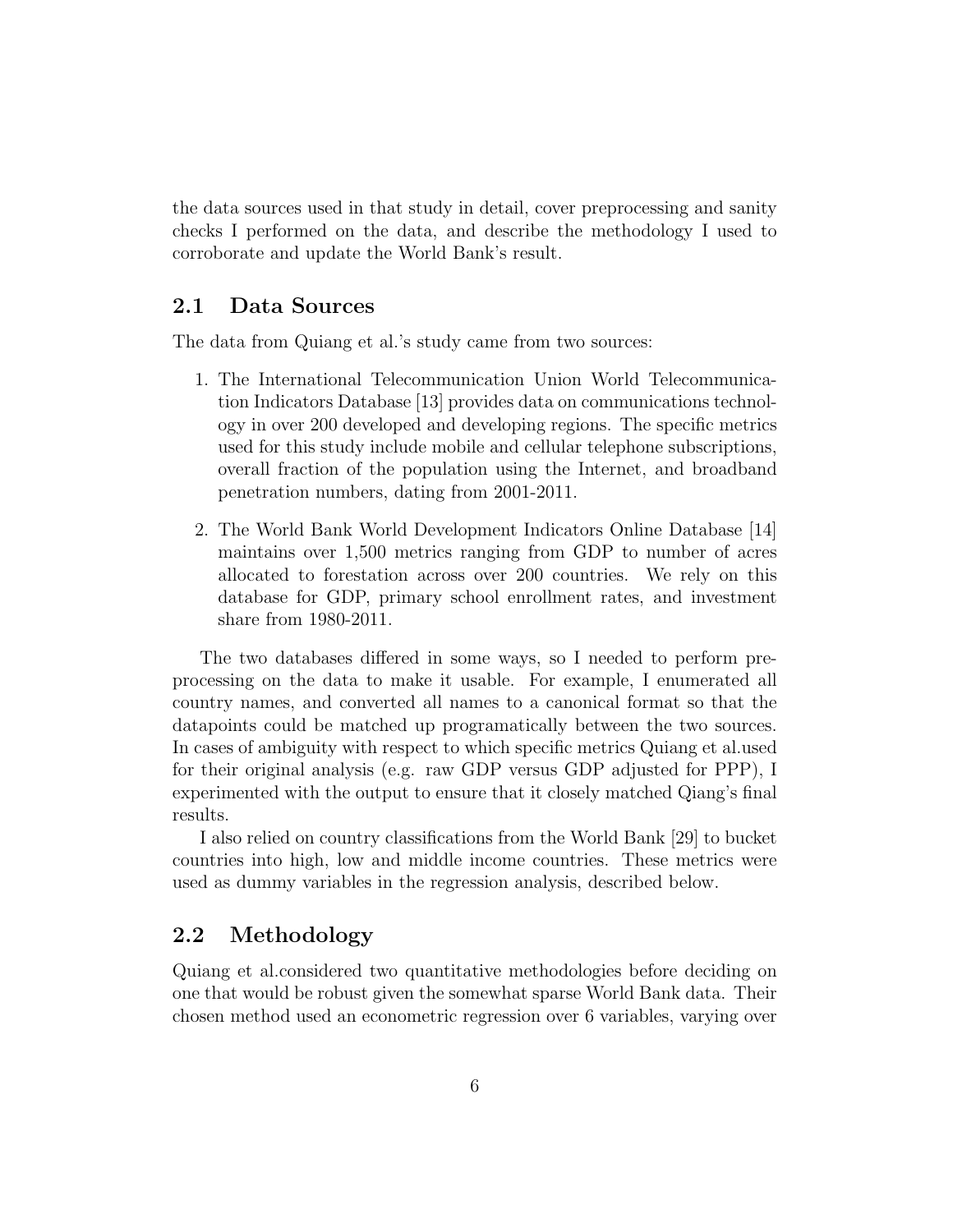120 countries. Specifically, their dependent variable was raw GDP per country averaged over 1980-2007, which was regressed onto six independent variables:

- 1. Average broadband penetration per 100 people (variable name:  $GDP_8011$ .
- 2. GDP per capita in 1980 (variable name: GDP\_80).
- 3. Broadband subscriptions per hundred people (variable name: BBND).
- 4. Ratio of gross investment to GDP (variable name: I\_Y\_8011).
- 5. Primary school enrollment (a proxy for human capital) (variable name:  $PRIM_80$ ).
- 6. Dummy variable for countries in Sub-Saharan Africa (variable name: SSA).
- 7. Dummy variable for countries in Latin America and the Caribbean (variable name: LLC)

The authors also added a dummy variable to bucket countries into low and middle versus high income countries. The values of the variables used in this regression (with up-to-date data) are plotted over time in Figure 2.2 at the back of this paper.

The analysis seeks to discount the possibility that other confounding factors were the real cause of GDP growth. In truth, there are infinitely many factors that could contribute to GDP growth<sup>3</sup>. Nonetheless, economists generally agree that macroeconomic growth is well-modeled as a function of human capital (which is assumed to not have diminishing returns – reasonable considering that knowledge begets knowledge), physical capital, and initial physical capital. If we add these well known factors of growth to our regression, we will have a fairly good assurance of how much relative effect broadband deployment has on GDP growth.

More formally, this collection of variables is known as an endogenous growth model<sup>4</sup> . In our regression, human capital is measured through pri-

<sup>3</sup>For this reason it's impossible to truly establish causation

<sup>4</sup>This is in contrast with exogenous growth models, which assume that technological process is a constant, external factor with diminishing returns, and is the main driver of growth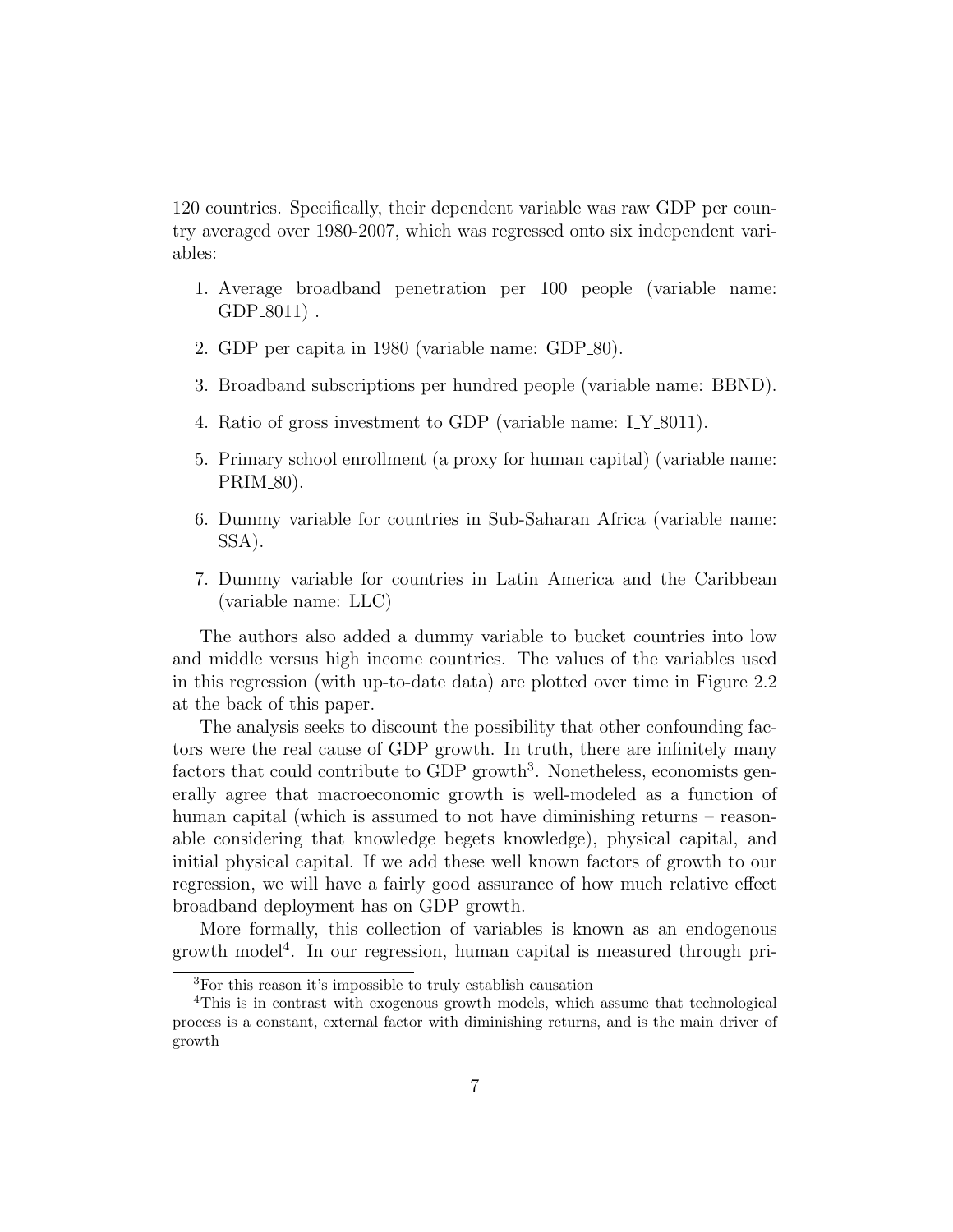mary school enrollment<sup>5</sup> (PRIM\_80), and the ratio of money placed in investments versus GDP per country is a measure of available physical capital  $(I_Y_{8011})$ . We include dummy variables for Sub-Saharan Africa (SSA) and Latin America (LAC) to account for the general belief that these regions see less pronounced returns to telecommunications infrastructure, perhaps due to sparse population density.

In sum, our regression specification is as follows:

$$
GDP\_8011 = \alpha_1 GDP\_80 + \alpha_2 I\_Y\_2011 + \alpha_3 PRIM\_80 +
$$
  

$$
\alpha_4 B BND + \alpha_5 SSA + \alpha_6 LAC + \alpha_7 H + \mu
$$

where H is a dummy variable to distinguish high income from middle and low income countries.

Qiang et al.verified the validity of the endogenous growth model by comparing the data with predictions made under the theoretically ideal model. They found that several predictions held; for example, they confirmed that average growth rate of GDP is negatively correlated with initial GDP per capita, and positively correlated with investment share  $(I_{\mathcal{X}} 2011)$ .

#### 3 Results

Following Qiang et al.'s lead, I have attempted to run a similar regression on more recent data. This section presents my findings. The code used to perform this analysis is publicly available on GitHub [30].

#### 3.1 Main Results

The first step I took was to attempt to reproduce Qiang et al.'s original results as a sanity check. I restricted my dataset to the same date range used in the original paper, but was unable to reproduce exactly the same output, although the numbers were fairly close (I found a 0.145 coefficient for broadband, as opposed to the original 0.138). There are several possible reasons for this. In general, the details of Qiang's analysis were not fully specified<sup>6</sup>, which forced me to make educated guesses about how the computation was performed. First, it was unclear whether Qiang marked the

<sup>&</sup>lt;sup>5</sup>Although secondary school enrollment is arguably a more appropriate proxy, the data was significantly more sparse

<sup>&</sup>lt;sup>6</sup>I tried contacting Christine to ask her some questions about the code, but to no avail. I imagine she's pretty busy as a World Bank manager.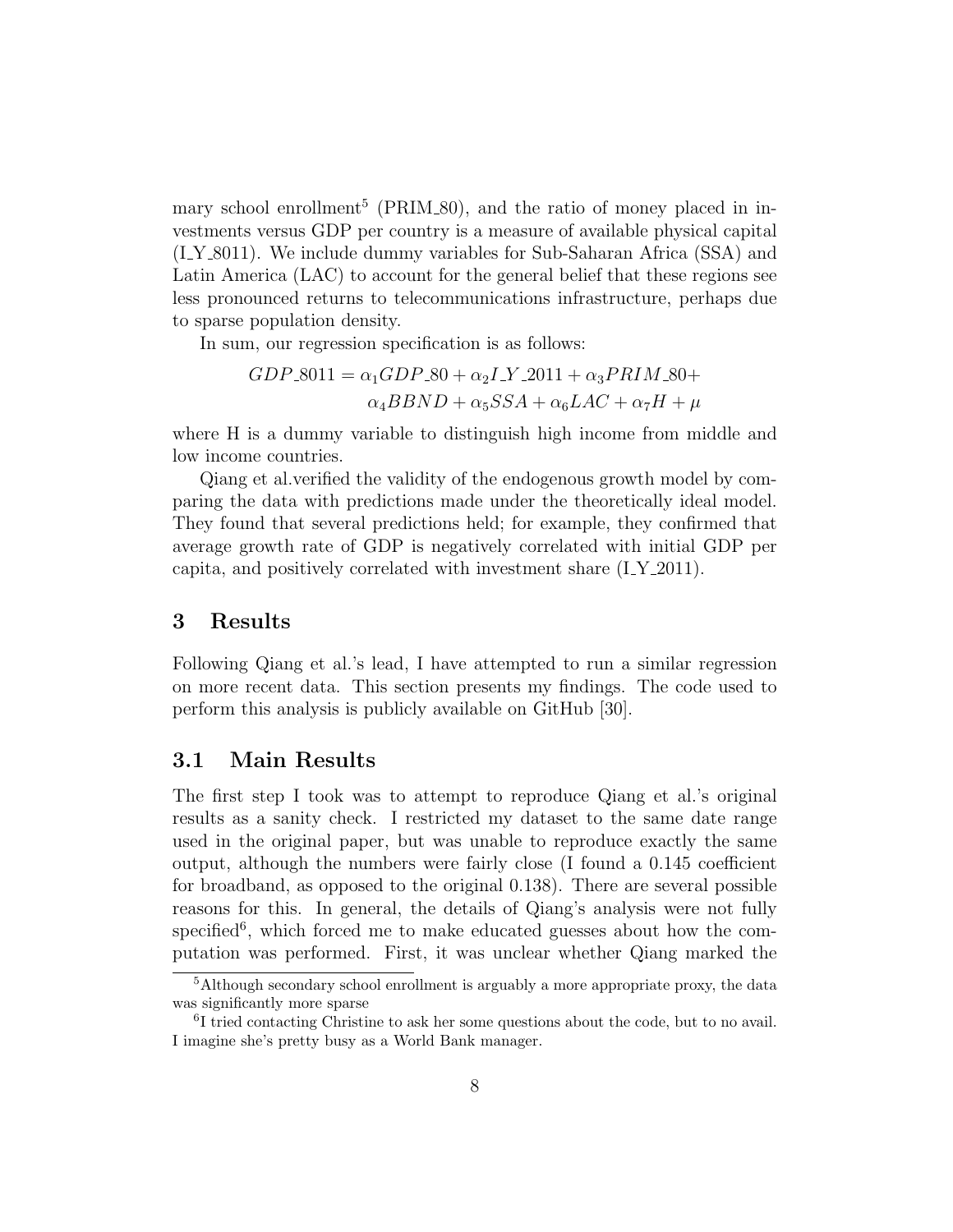broadband values before 2001 (when data first became available) as zeros, or as empty values. I found that marking them as zero yielded closer results. Second, the original paper did not specify which regression method was used to compute the output. I chose ordinary least squares simply because I have a (non-zero) conceptual understanding of how it works, but there may have been more appropriate regression methods for the data. Lastly, it was not clear exactly which 120 countries were used in the original analysis. I was only able to find 86 countries that had full data from 1980-2011. It seems likely that this is the main reason that I was not able to reproduce exactly the same output.

Nonetheless, the sanity check was sufficiently close to the original result, and I decided it was sound to proceed with the updated data. My main results are shown in Table 3.1. The salient feature of the table is that broadband penetration has a coefficient of 0.119 for developed countries and 0.135 for developing countries, which is roughly an order of magnitude larger than the other variables included in the regression. This is closely in line with Qiang et al.'s earlier results, suggesting that their results are robust over time. The main difference between Qiang results and mine after considering more recent data is that the coefficient for LY\_8011 is significantly smaller, a difference I am unable to explain.

| Variable            | Coefficient | t-Statistic | Qiang Coefficient | Quiang t-Statistic |
|---------------------|-------------|-------------|-------------------|--------------------|
| Constant            | 4.837       | 5.70        | $-1.726$          | $-1.83$            |
| $GDP_80$            | $-0.000$    | $-0.60$     | $-0.100$          | 3.86               |
| <b>I_Y_8011</b>     | 0.03        | 1.18        | 0.164             | 5.46               |
| PRIM <sub>-80</sub> | $-0.013$    | $-1.93$     | 0.001             | $-0.18$            |
| <b>BBNDH</b>        | 0.119       | 0.18        | 0.138             | $-1.96$            |
| <b>BBNDL</b>        | 0.135       | 0.18        | 0.121             | 2.87               |
| <b>SSA</b>          | $-0.900$    | $-1.87$     | $-1.018$          | 2.19               |
| LAC                 | $-1.07$     | $-2.17$     | $-0.655$          | $-1.55$            |
| Number of Countries | 87          | 87          | 120               | 120                |

Table 1: Main Result: Regression Separating Effects of Broadband Penetration, Including Qiang et al.'s 2007 Results

The negative coefficients for South America and Sub-Saharan African regions supports the general belief that these areas have less pronounced benefits telecommunications infrastructure.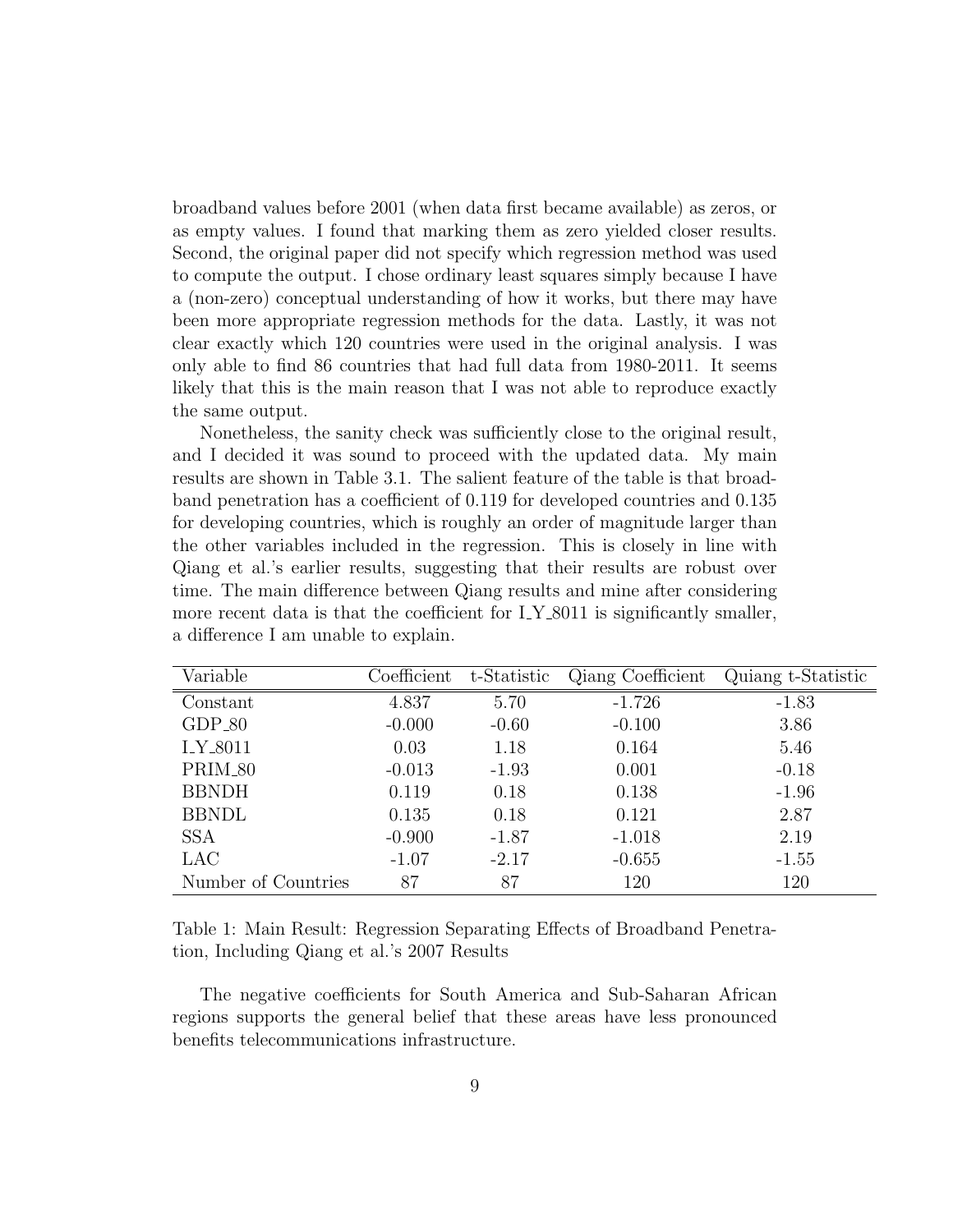## 3.2 Comparison with other communications technologies

I also examined the economic effects of broadband versus other technologies, including cellular penetration (variable name: MOBILE), and dial-up penetration (variable name: INTERNET). The results are shown in table 3.2.

In agreement with Qiang's earlier results, I found that the coefficient of broadband is approximately six times that of mobile, and roughly twice that of dial-up. This suggests that there are indeed comparitive benefits of broadband infrastructure versus narrowband technologies.

| Indicator           | $-1$               | $-2$              | $-3$              | $-4$            |
|---------------------|--------------------|-------------------|-------------------|-----------------|
| Constant            | 3.424(5.26)        | 4.837(5.70)       | 4.242(5.19)       | 4.74(5.55)      |
| $GDP_80$            | $-0.000(-2.39)$    | $-0.000(-0.60)$   | $-0.000(-2.7)$    | $-0.000(-0.88)$ |
| <b>I_Y_8011</b>     | 0.073(3.38)        | 0.03(1.18)        | 0.03(1.29)        | 0.033(1.34)     |
| <b>BBNDH</b>        |                    | 0.119(0.18)       |                   |                 |
| <b>BBNDL</b>        |                    | 0.135(0.18)       |                   |                 |
| <b>MOBILEH</b>      |                    |                   | 0.021(1.83)       |                 |
| <b>MOBILEL</b>      |                    |                   | 0.040(1.83)       |                 |
| <b>INTERNETH</b>    |                    |                   |                   | 0.078(0.42)     |
| <b>INTERNETL</b>    |                    |                   |                   | 0.093(0.42)     |
| PRIM_80             | $-0.012$ $(-2.07)$ | $-0.013(-1.93)$   | $-0.013(-1.94)$   | $-0.013(-1.82)$ |
| <b>SSA</b>          | $-0.735(-2.14)$    | $-0.900(-1.87)$   | $-0.92$ $(-1.97)$ | $-1.13(-2.31)$  |
| <b>LAC</b>          | $-0.484(-1.37)$    | $-1.07$ $(-2.17)$ | $-1.28(-2.59)$    | $-1.11(-2.20)$  |
| Number of Countries | 120                | 87                | 90                | 88              |
| $R^2$               | 0.24               | 0.24              | 0.25              | 0.24            |

Table 2: Regression for Per Capita Growth Over All Variables

#### 3.3 Shortcomings and Future Work

One potential issue with this analysis is that it's entirely possible that the correlation is due to reverse causality. That is, it may be the case that increases in GDP cause increased demand for broadband services, and not the other way around (the hope of this paper). The authors of the World Bank report ran a Hausman test (a statistical test designed to discount this possibility) to determine whether reverse causality exists. They were unable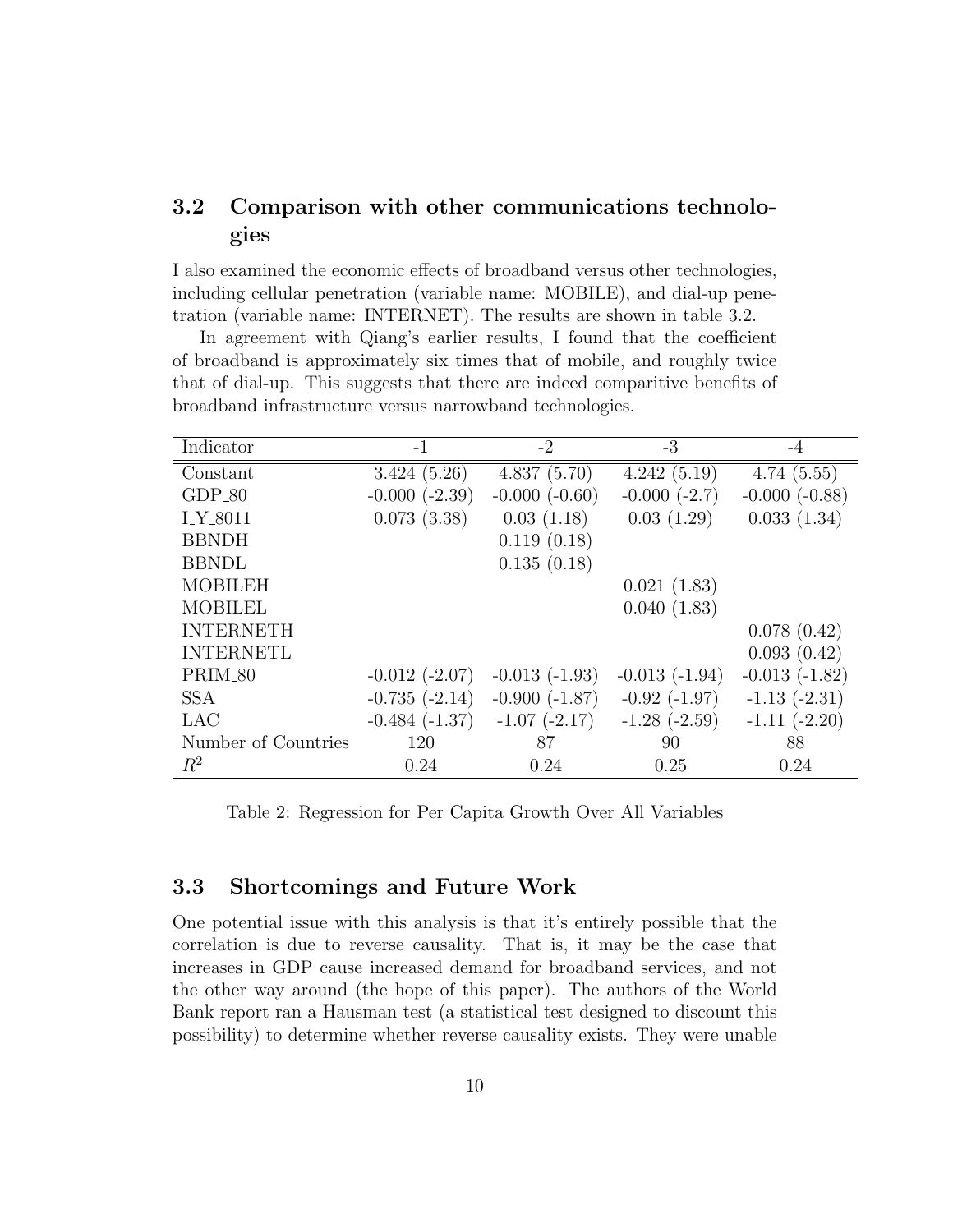to reject the null hypothesis, meaning that it's still unclear which direction the causality runs. I hoped to re-run the Hausman test on the original data, but unfortunately ran out of time to do so.

There were a number of other questions I wanted to ask given more time. First, I'm still not entirely sure how to interpret the statistical significance of the results; I have a vague understanding of what t-statistics mean, but I'm not sure what values are reasonable. In the next few days I hope to sit down with a friend who knows more about statistics than I do and understand the results more deeply. Second, I would like to extend the analysis used in the original Qiang paper. For example, are the results robust to different growth models? What if I added additional variables to the regression such as crime rates, corruption, or the relative expense of broadband? In many ways, it would be far more intellectually interesting if I were able to dispute some of Qiang's findings, rather than corroborate them<sup>7</sup> . Lastly, I wanted to go beyond my original question, and ask whether from a policy perspective, broadband is a preferable investment versus other potential development initiatives. My intuition is that broadband is probably quite useful for middle income countries who are in a good position to modernize, but I doubt that broadband is a valuable investment for bottom of the pyramid consumers, where more fundamental infrastructure is not available.

#### 4 Conclusion

In conclusion, my results corroborated Qiang et al.'s. Specifically, my main finding was that a 10% increase in broadband penetration is correlated with a 1.35% increase in GDP for developing countries, and a 1.19% increase for developed countries. This suggests that in general, broadband is a valuable investment for spurring economic growth.

In retrospect, the experience of walking through the econometric analysis taught me a ton about economics, statistics and the sociological reasons for broadband's effect on economic growth. If anything, one thing I learned was that I have much more to learn about economics!<sup>8</sup> . And last but not least, this experience reinforced one of my long-held beliefs: data analysis is really fun!

<sup>7</sup>Of course, it's also good that broadband does in fact correlate with GDP :P

<sup>&</sup>lt;sup>8</sup>I still don't completely understand the meaning of regression output and growth models!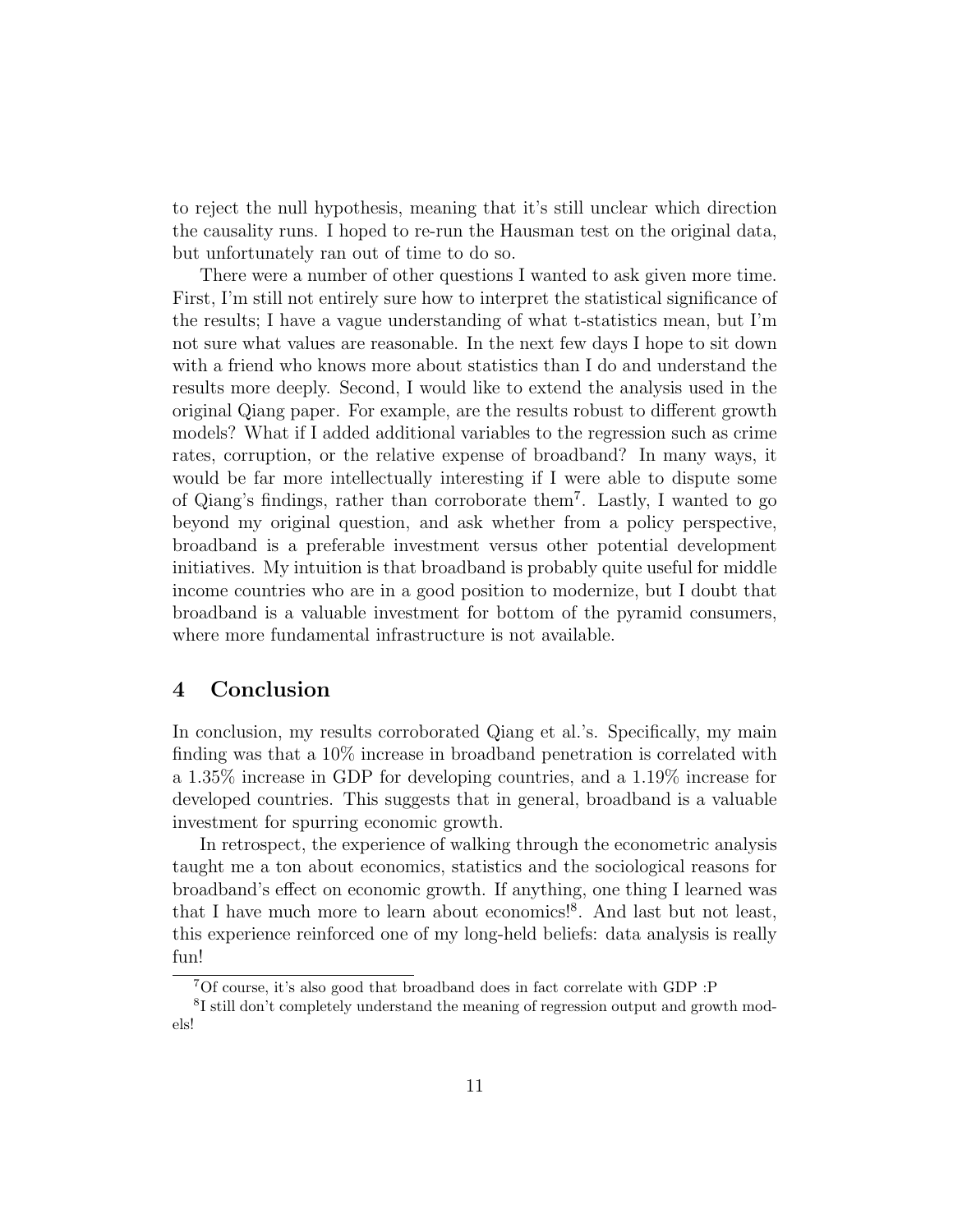#### References

- [1] "FCC National Broadband Plan." http://www.broadband.gov/about broadband.html.
- [2] E. Brewer, M. Demmer, B. Du, M. Ho, M. Kam, S. Nedevschi, J. Pal, R. Patra, S. Surana, and K. Fall, "The case for technology in developing regions," Computer Society, vol. 38, no. 6, pp. 25–38, 2005.
- [3] "Berkeley tier group wireless projects." http://tier.cs.berkeley.edu/drupal/wireless.
- [4] "Ucsb networking and multimedia systems laboratory." http://www.nmsl.cs.ucsb.edu/.
- [5] A. Mahla, D. Martin, I. Ahuja, Q. Niyaz, and A. Seth, "Motivation and design of a content distribution architecture for rural areas," in Proceedings of the 2nd ACM Symposium on Computing for Development, p. 6, ACM, 2012.
- [6] S. Surana, R. Patra, S. Nedevschi, M. Ramos, L. Subramanian, Y. Ben-David, and E. Brewer, "Beyond pilots: keeping rural wireless networks alive," in Proceedings of the 5th USENIX symposium on networked systems design and implementation, pp. 119–132, USENIX Association, 2008.
- [7] "Internet usage statistics." http://www.internetworldstats.com/stats.htm.
- [8] "Telecommunications operators will take broadband to schools," Gazeta Mercantil, 2008.
- [9] P. Koutroumpis, "The economic impact of broadband on growth: A simultaneous approach," Telecommunications Policy, vol. 33, no. 9, pp. 471–485, 2009.
- [10] S. Gillett, W. Lehr, C. Osorio, and M. Sirbu, "Measuring the economic impact of broadband deployment," Report to US Department of Commerce, Economic Development Association, 2006.
- [11] H. Varian, R. Litan, A. Elder, and J. Shutter, "The net impact study," January. Available at www. netimpactstudy. com, 2002.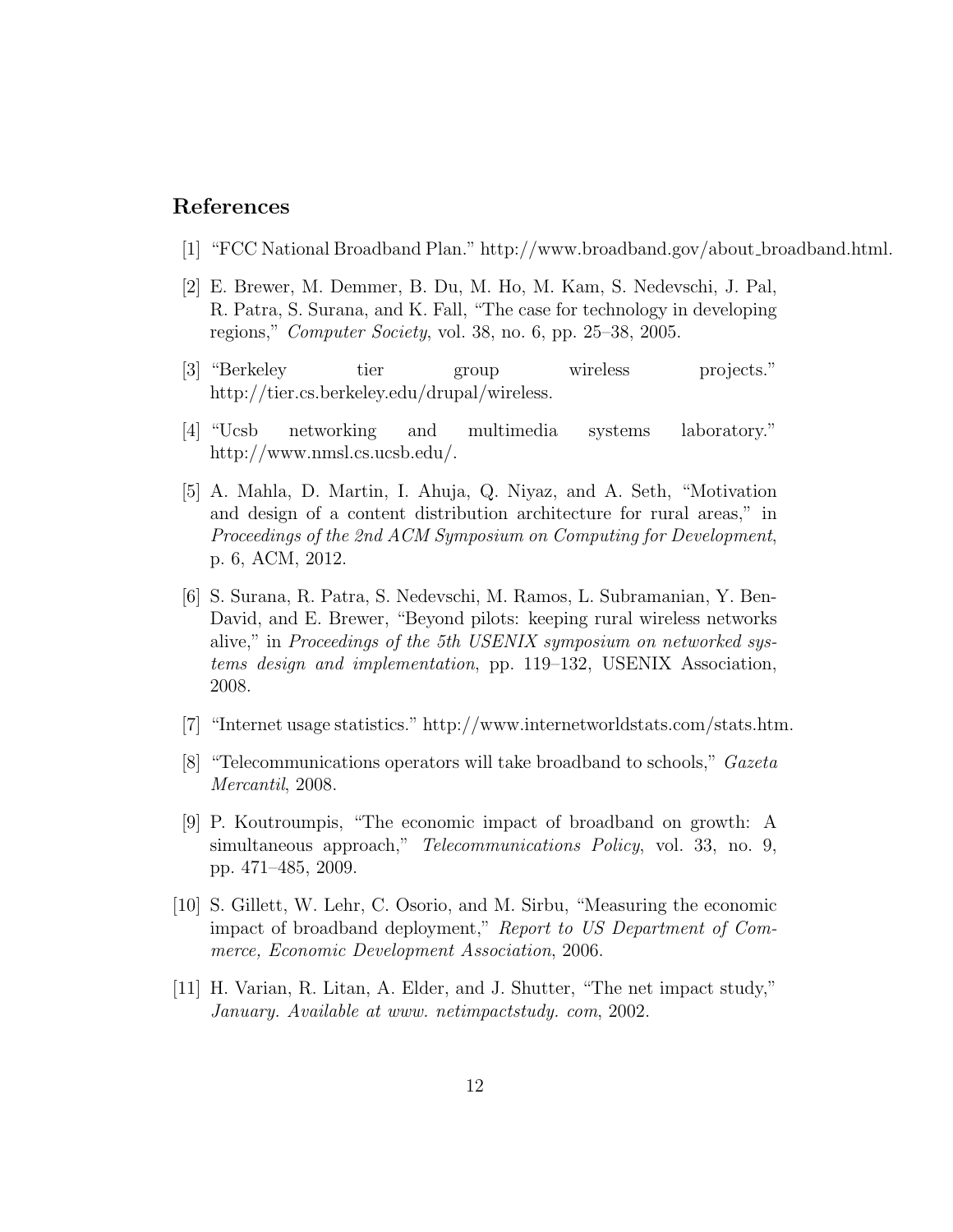- [12] C. Qiang, C. Rossotto, and K. Kimura, "Economic impacts of broadband," Information and Communications for Development 2009: Extending Reach and Increasing Impact, pp. 35–50, 2009.
- [13] I. T. Union, "World telecommunication development report, 2012," 2012.
- [14] W. Bank, "World bank world development indicators online database," 2012.
- [15] C. Qiang, "Broadband infrastructure investment in stimulus packages: Relevance for developing countries," info, vol. 12, no. 2, pp. 41–56, 2010.
- [16] A. Saksena and A. Whisler, "Igniting the next broadband revolution," Accentura Outlook Journal, http://www. accentura. com/Global/Research and Insights/Outlook/By Alphabet/IgnitingRevolution. htm, Erişim Tarihi, vol. 1, p. 210, 2003.
- [17] B. Johnson, J. Manyika, and L. Yee, "The next revolution in interactions," McKinsey Quarterly, vol. 4, pp. 20–33, 2005.
- [18] E. Von Hippel, "Democratizing innovation: the evolving phenomenon of user innovation," International Journal of Innovation Science, vol. 1, no. 1, pp. 29–40, 2009.
- [19] B. S. Group, "Impact of broadband- enabled ict, content, applications and services on the uk economy and society to 2010," Briefing Paper, 2004.
- [20] S. Heng, "Media industry facing biggest upheaval since gutenberg: Media consumers morphing into media makers," Available at SSRN 937870, 2006.
- [21] G. Clarke and S. Wallsten, Has the Internet Increased Trade?: Evidence from Industrial and Developing Countries, vol. 3215. World Bank, Development Research Group, Investment Climate, 2004.
- [22] R. Wootton and L. Bonnardot, "In what circumstances is telemedicine appropriate in the developing world?," JRSM short reports, vol. 1, no. 5, 2010.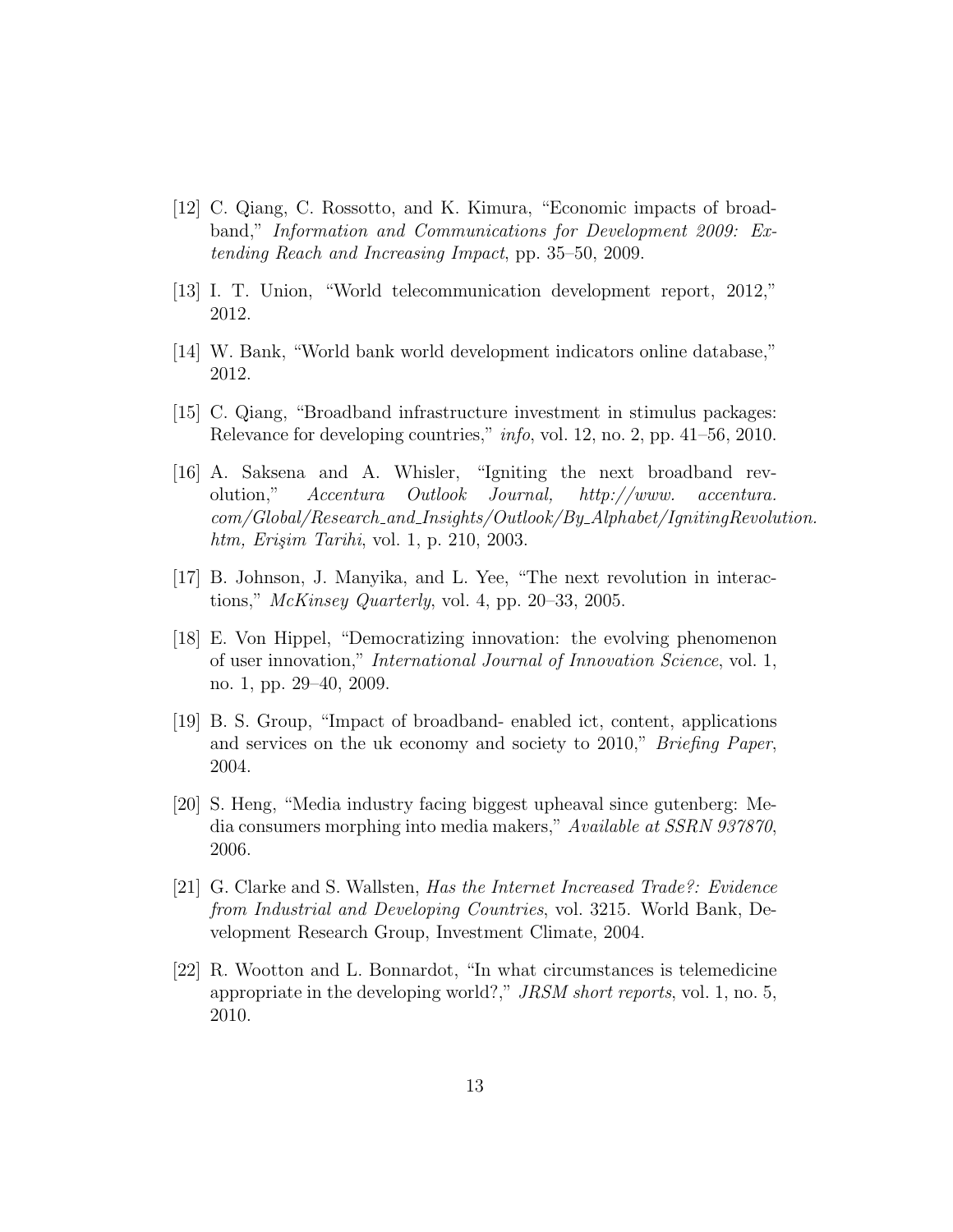- [23] W. ATTEND, "Using icts to achieve growth and development," 2006.
- [24] L. Abramovsky and R. Griffith, "Outsourcing and offshoring of business services: how important is ict?," Journal of the European Economic Association, vol. 4, no. 2-3, pp. 594–601, 2006.
- [25] K. Carlaw, R. Lipsey, and R. Webb, "The past, present and future of the gpt-driven modern ict revolution:blue report,," 2007.
- [26] D. van Welsum and G. Vickery, "Broadband and the economy," DSTI Information Economy Report DSTI/ICCP/IE (2007), vol. 3, 2008.
- [27] L. De Wulf, Customs Modernization Initiatives: Case Studies. World Bank Publications, 2004.
- [28] W. Zhang, T. Johnson, T. Seltzer, and S. Bichard, "The revolution will be networked the influence of social networking sites on political attitudes and behavior," Social Science Computer Review, vol. 28, no. 1, pp. 75–92, 2010.
- [29] W. Bank, "World bank world country classifications," 2012.
- [30] "GitHub code repository." https://github.com/colin-scott/economicimpact-broadband.